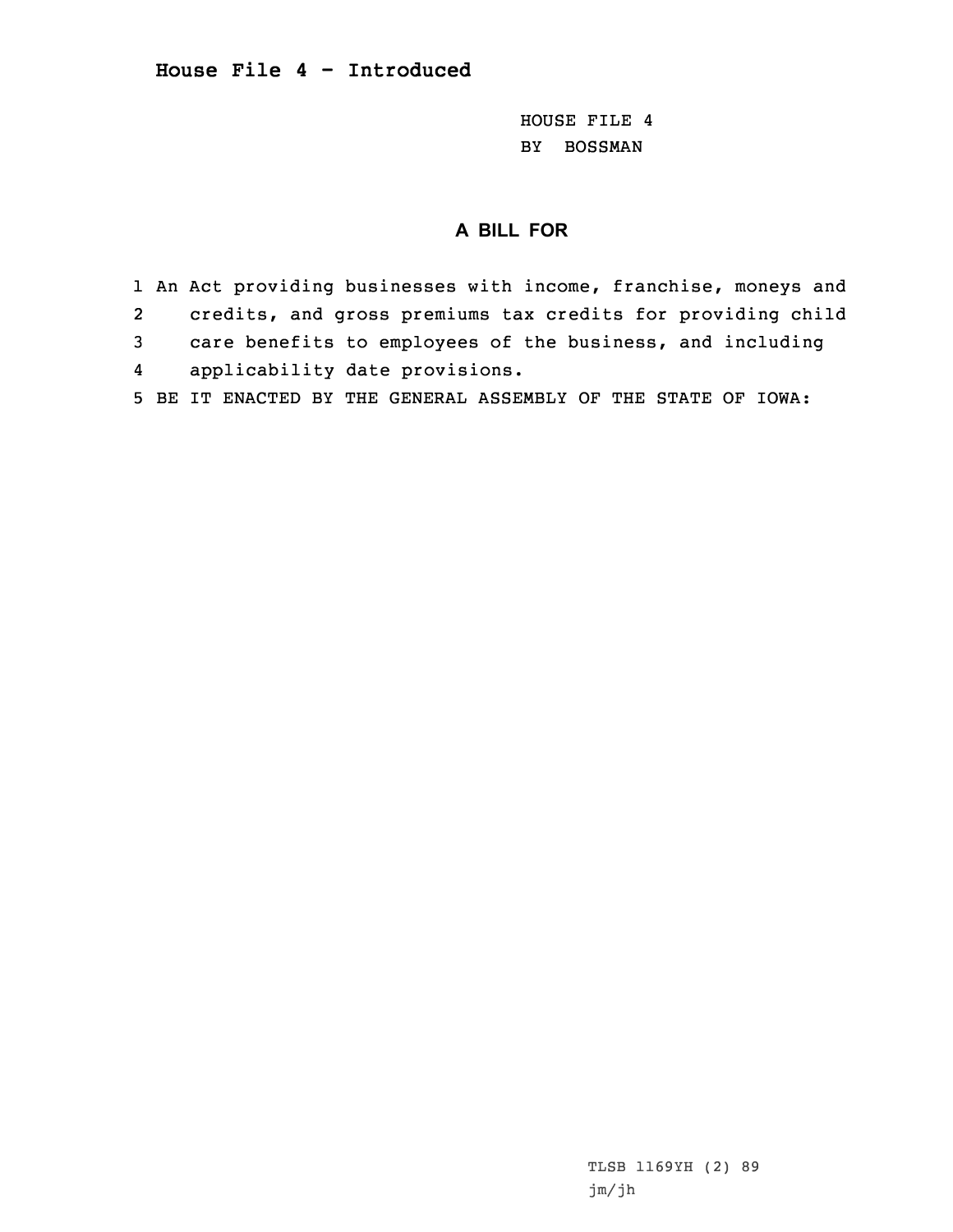1 Section 1. NEW SECTION. **237A.31 Employer child care tax** 2 **credit.**

 1. <sup>A</sup> business may receive an employer child care tax credit for providing child care employee benefits to employees of the business. The credit may be applied against income tax imposed under chapter 422, subchapter II or III, the franchise tax imposed under chapter 422, subchapter V, the gross premiums tax imposed under chapter 432, or the moneys and credits tax imposed in section 533.329. The amount of the credit equals the costs to provide the benefit up to one hundred fifty thousand dollars per year.

12 2. To be eligible for an employer child care tax credit, the 13 business must provide child care employee benefits to employees 14 of the business through any of the following:

 *a.* Build <sup>a</sup> new structure or rehabilitate an existing structure to be used as <sup>a</sup> child care center where children of employees of the taxpayer are provided child care. <sup>A</sup> business may construct or rehabilitate the structure in conjunction with another business but only the actual cost of the business shall be considered in determining the credit.

21 *b.* Lease <sup>a</sup> child care center where the children of the 22 employees of the business are provided child care.

 *c.* Pay the annual operating expenses of the child care center including training for the employees of the center. 3. Any credit in excess of the tax liability is not refundable but the excess for the tax year may be credited to the tax liability for the following five years or until depleted, whichever is earlier. The director of revenue shall adopt rules to implement this section.

30 Sec. 2. NEW SECTION. **422.12O Employer child care tax** 31 **credit.**

 1. The taxes imposed under this subchapter, less the credits allowed under section 422.12, shall be reduced by an employer child care tax credit received pursuant to section 237A.31. 2. An individual may claim the tax credit allowed <sup>a</sup>

-1-

LSB 1169YH (2) 89 jm/jh 1/3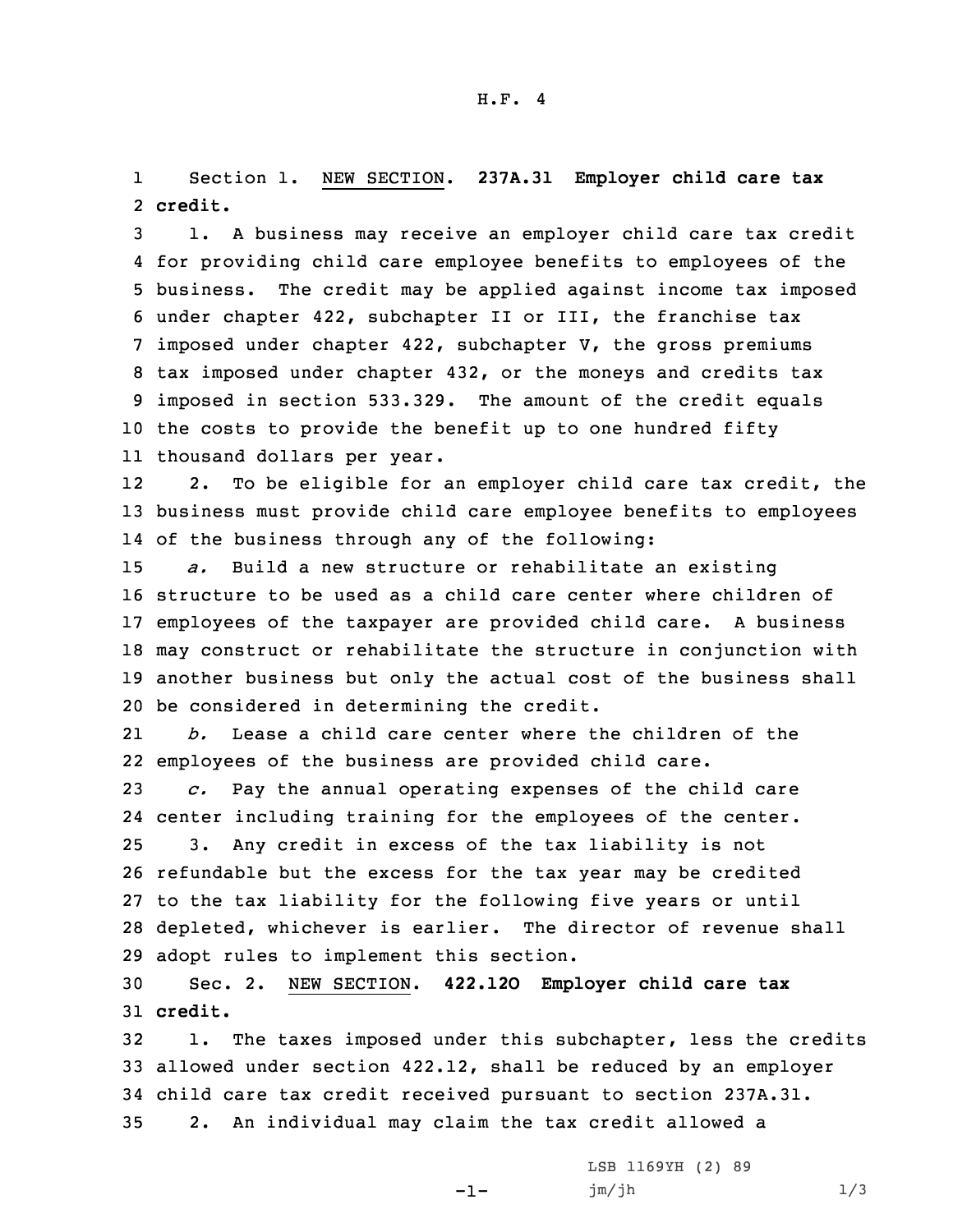H.F. 4

 partnership, S corporation, limited liability company, estate, or trust electing to have the income taxed directly to the individual. The amount claimed by the individual shall be based upon the pro rata share of the individual's earnings of <sup>a</sup> partnership, S corporation, limited liability company, estate, or trust. Sec. 3. Section  $422.33$ , Code 2021, is amended by adding the following new subsection: NEW SUBSECTION. 31. The taxes imposed under this subchapter shall be reduced by an employer child care tax credit received pursuant to section 237A.31. 12 Sec. 4. Section 422.60, Code 2021, is amended by adding the following new subsection: 14 NEW SUBSECTION. 14. The taxes imposed under this subchapter shall be reduced by an employer child care tax credit received pursuant to section 237A.31. Sec. 5. NEW SECTION. **432.12N Employer child care tax** 18 **credit.**

19 The taxes imposed under this chapter shall be reduced by an 20 employer child care tax credit received pursuant to section 21 237A.31.

22 Sec. 6. Section 533.329, subsection 2, Code 2021, is amended 23 by adding the following new paragraph:

24 NEW PARAGRAPH. *l.* The moneys and credits tax imposed under 25 this section shall be reduced by an employer child care tax 26 credit received pursuant to section 237A.31.

27 Sec. 7. APPLICABILITY. This Act applies to tax years 28 beginning on or after January 1, 2022.

29 EXPLANATION

30 **The inclusion of this explanation does not constitute agreement with** <sup>31</sup> **the explanation's substance by the members of the general assembly.**

32 This bill provides businesses with income, franchise, moneys 33 and credits, and gross premiums tax credits for providing child 34 care benefits to employees of the business.

35 The child care employee benefits include the following:

 $-2-$ 

LSB 1169YH (2) 89 jm/jh 2/3